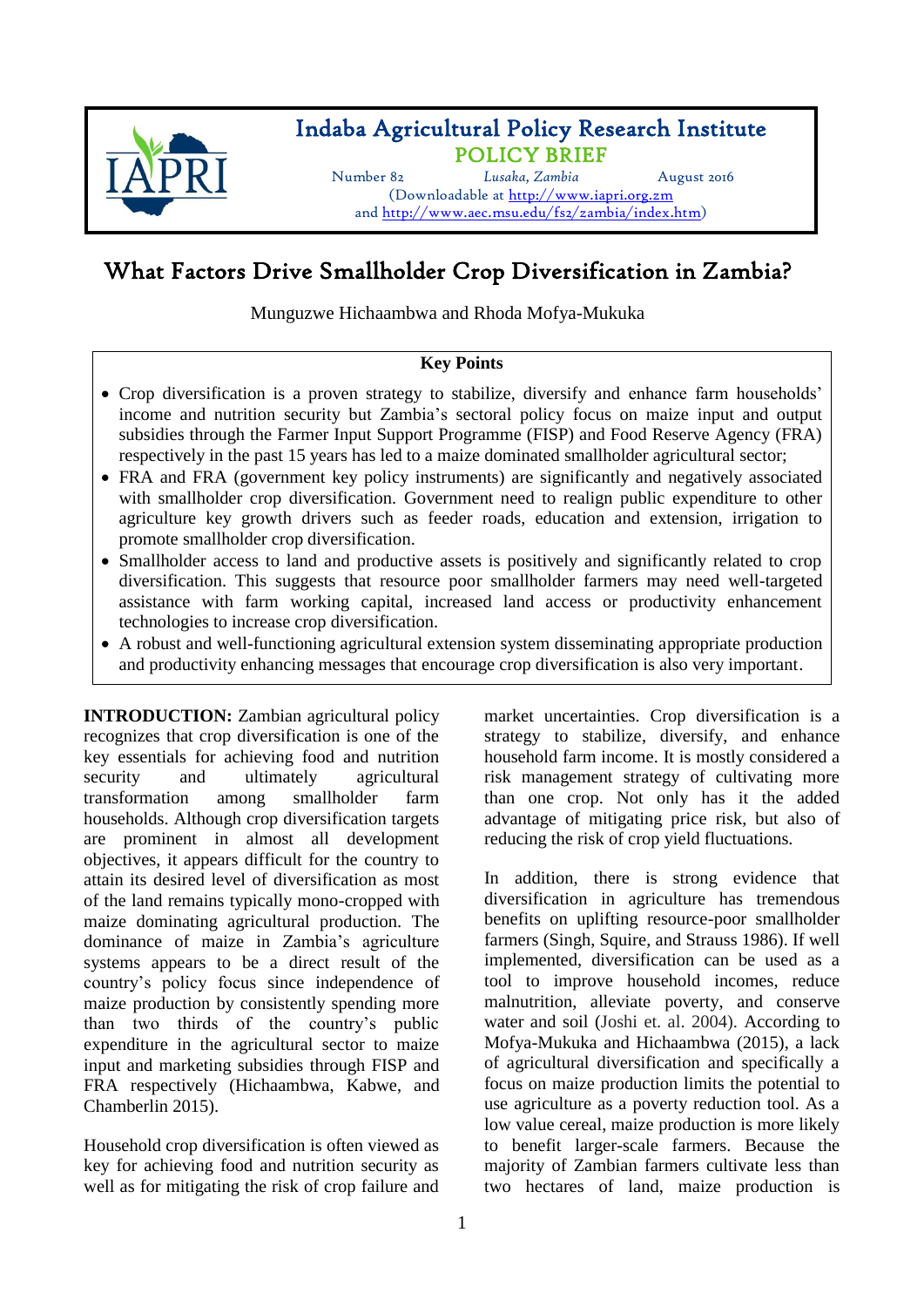unlikely to serve as means out of poverty. Additionally, low crop diversification tends to limit the economic multiplier effects of agriculture, by limiting the scope and scale of agro-processing, intermediation/trading, and input supply.

Crop diversification can also improve food and nutritional diversity as it provides a broader choice in the production of a variety of crops in a given area and lessen the risk of crop failure. It can also offer comparatively higher net returns from crops, higher net returns per unit of labour, optimization of resource use, and higher land utilization. Therefore, a farmer's decision to diversify is considered a major economic decision that has a strong bearing on the farmer's income level and food security (Pope and Prescott 1980).

This policy brief is based on IAPRI Working Paper by Mofya-Mukuka and Hichaambwa (2016) on the factors influencing smallholder crop diversification in Zambia and the implications for policy. The study's main objective was to investigate the factors determining smallholder crop diversification including government policy of supporting maize through FISP and FRA, household demographics, availability of agricultural services in community and market access factors.

**DATA AND METHODS:** The study uses the Simpson Index of Diversification  $(SID<sup>1</sup>)$  as a measure of crop diversification and econometric methods for fractional response variables as developed by Papke and Wooldridge (1996). Two waves of nationally representative panel data on rural farm households in Zambia that were collected by IAPRI, in collaboration with the Central Statistical Office (CSO), and the Ministry of Agriculture and Livestock (MAL) are used. The first wave is the 2012 Rural Agricultural Livelihoods Survey (RALS), which has 8,090 observations at household level and representing the 2010/11 agricultural season. The second wave of the RALS covers 7,934 households covering the 2013/14 agricultural season conducted in 2015.

## **KEY FINDINGS:**

**A Robust and Well-Functioning Extension System Plays a Key Role in Crop Diversification:** Access to crop diversification related extension advice such as minimum tillage, crop rotations and mixed cropping has a positive significant effect on crop diversification. Access to such advice increases the probability for smallholder farm households to diversify their cropping by 1.7 percentage points all other factors kept constant. This has a direct bearing on the type of extension messages that Ministry of Agriculture should promote in order to enhance smallholder crop diversification.

**Land Size and Value of Productive Farm Assets Influence the Extent of Crop Diversification:** Both the value of productive assets at the beginning of the season and landholding size have significant positive effects on smallholder crop diversification (see Figure 1). A one percent increase in the productive assets and landholding size is associated with an increase in the SID of 0.6% and 0.2% respectively, all other factors kept constant. This suggests that poor smallholder farm households need some form of support with working capital and productivity enhancing technology considering that most smallholder farmers are land constrained in order to increase their crop diversification.

**Access to Markets:** Distance to the market proxied by the number of hours to the nearest urban centre (with at least 100,000 inhabitants) has a significant positive overall effect on SID. The longer the distance to urban markets the more the diversification index. This suggests that proximity to markets is an important factor in smallholder farm households' decisions to diversify

**Weather Conditions Can Pre-Condition Crop Diversification:** Weather conditions as reflected by long-term average district rainfall conditions influences household's decision to diversify. Good weather conditions is positively correlated

 $\overline{a}$ 

<sup>&</sup>lt;sup>1</sup> The SID ranges from 0 to 1 such that 0 is a complete lack of diversification or complete specialization and 1 indicates complete diversification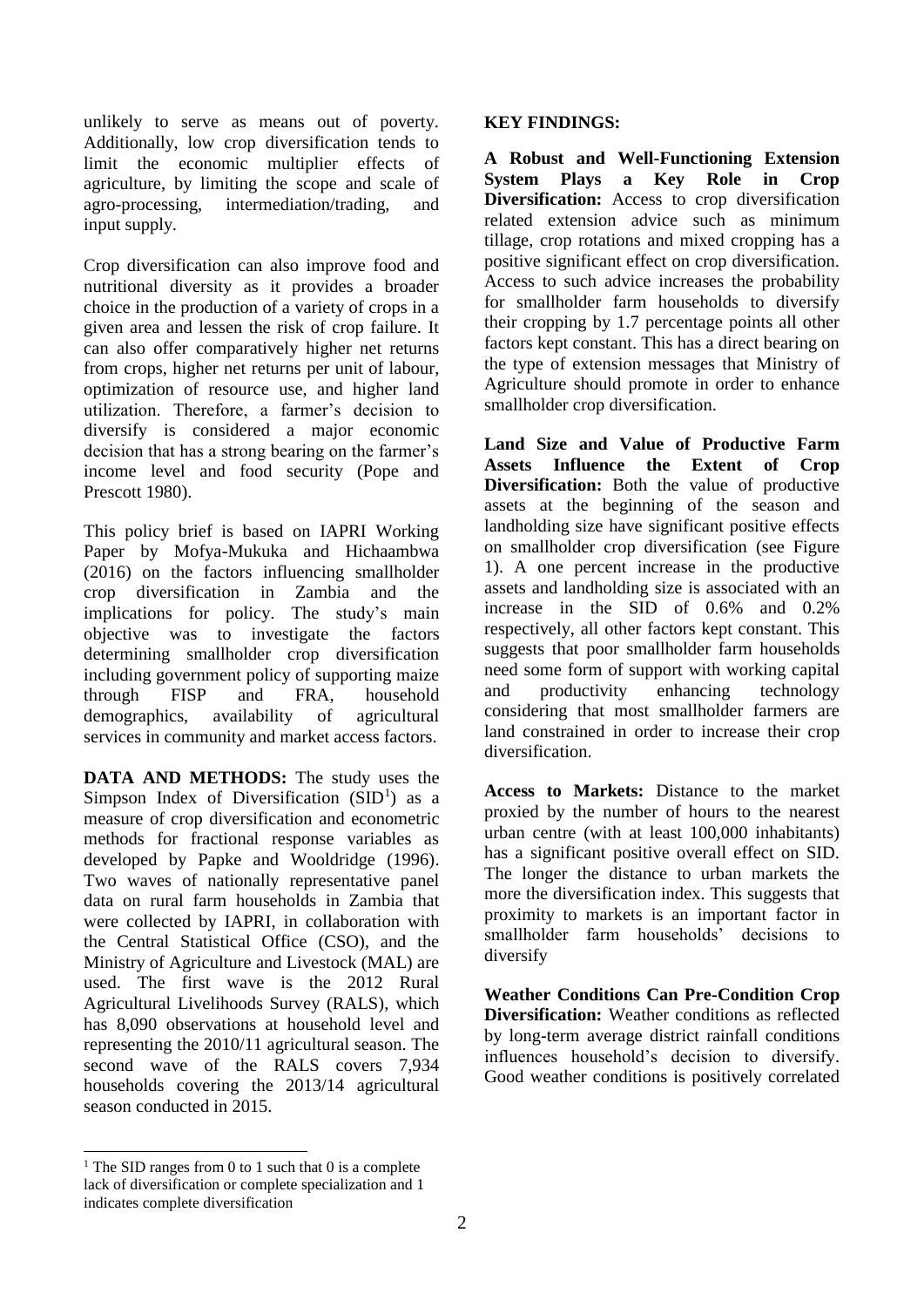



Source: Authors' Computations and CSO/MAL/IAPRI 2012, 2015.

with an increase in crop diversification (see Figure 2).

For example, the results show that an increase in the long-term average rainfall by 100 mm is associated with an increase in crop diversification of 4 percentage points all other factors held constant. This suggests that investments in smallholder irrigation would go a long way in promoting crop diversification.

**FRA and FISP Stifle Crop Diversification**: The key government policy instruments (FRA and FISP) to help smallholder farmers get out of poverty as well as achieve food security are negatively associated with smallholder crop diversification (see Figure 3). An increase in FRA community maize purchases of 100,000 MT is associated with a decrease in diversification of 25 percentage points all other factors held constant. On the other hand, traditional FISP impact on crop diversification is modest, for example, a 100,000 metric increase in FISP fertilizer received by the community decreases diversification by 0.1 percentage points all other factors held constant.

These results support recommendations made by other researchers that the government has to seriously consider limiting the role of FRA in order to effectively promote smallholder crop diversification (see IAPRI 2012; Kuteya 2012; IAPRI 2015). With regards to FISP, the government has to hasten the implementation of the flexible electronic voucher system because there is evidence to support that the e-voucher programme promotes agricultural diversification (Kuteya et al. 2016).





Source: Authors' Computations and CSO/MAL/IAPRI 2012, 2015.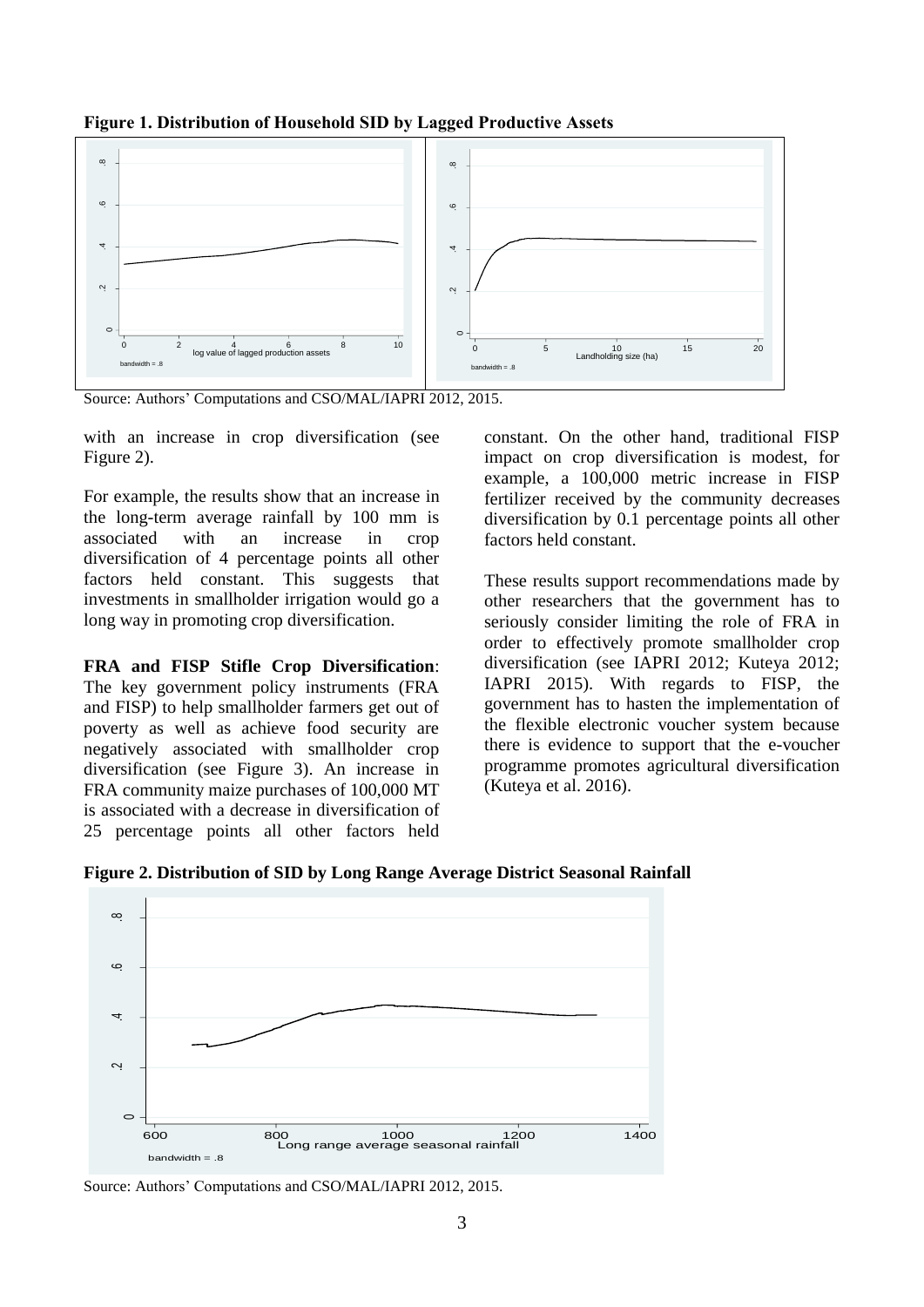

**Figure 3. Distribution of SID by FRA Maize Purchases and FISP Fertilizer Receipts**

Source: Authors' Computations and CSO/MAL/IAPRI 2012, 2015.

### **CONCLUSIONS/RECOMMENDATIONS:**

**First and Foremost:** this study shows that Government's desire to assist smallholder farmers through the implementation of FRA and FISP negatively affect crop diversification in addition to their many other effects in the smallholder agricultural value chains such as distorting input and output markets. This should be viewed together with the fact that continued Government spending on these programmes deny resources for key drivers of agricultural growth and tend to benefit mostly a small proportion of better off smallholder farmers. The findings of this study amplify previous IAPRI work including stakeholder consultations (e.g. IAPRI 2012; Kuteya 2012; IAPRI 2015) which have pointed at a much reduced role of Government in maize purchases, perhaps only for purposes of maintaining strategic reserves and purchases from remote areas that cannot be reached by the private sector.

However, the Government piloting of FISP input distribution through the electronic voucher need to be commended as this is expected to increase agricultural diversification, crowd-in private sector participation in input distribution and overall efficiency of input distribution. IAPRI is in the process of empirically assess the impacts of the distribution of FISP inputs through the electronic voucher and the programme needs to be quickly rolled out to benefit more and more farmers

**Second:** the findings show that the role of extension in promoting productivity enhancing technologies including crop diversification is very important. Therefore, there is need for Government, cooperating partners and other concerned stakeholders to ensure that sufficient resources, both human and financial, are put in place to revitalize the extension system of the country. Not only should as many agricultural camps as possible be manned but also equip extension workers with transport and appropriate advice to disseminate to their smallholder farming clients. Key among the messages should be productivity enhancing technologies including climate smart agriculture and agricultural diversification. The introduction of IT district extension hubs a move in the right direction.

**Third:** the findings have shown that crop diversification is positively influenced by asset endowments of smallholder farm households. This means that poorer smallholder farm households need support with working capital to fulfil their crop diversification needs. A welltargeted FISP input distribution using the electronic voucher would go a long away in contributing to this cause. Furthermore, the study and other IAPRI work have shown that increasing smallholder access to land would significantly increase crop diversification and commercialization, which would significantly contribute to broad-based rural poverty reduction. Therefore, efforts targeted at increasing smallholder commercialization should include deliberate efforts to increase smallholder access to land.

Fourth: access to markets tends to positively influence crop diversification. This implies that deliberate effort and resources need to be devoted to developing input, output, and food markets in remote areas of the country, especially since over the years, IAPRI work has consistently